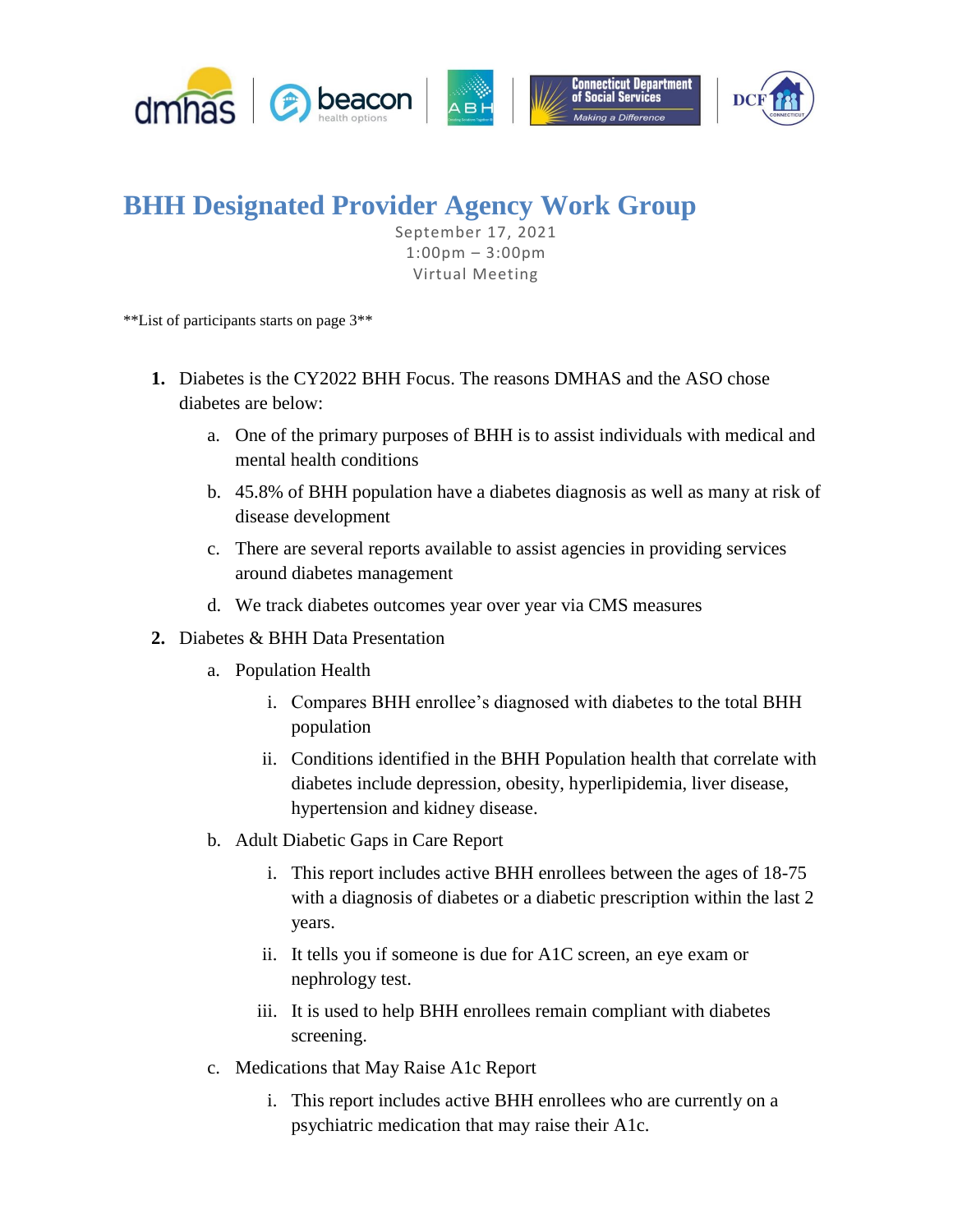





- ii. It is used to assess medications and any correlating health diagnosis with the team.
- iii. BHH providers should explain to client the potential impact of taking this medication and collaborate with prescribing physician around possible alternative medication if needed.
- d. Diabetes Management Resources
	- i. Presenters reviewed how each BHH position could help BHH enrollees manage their diabetes.
	- ii. Presenters shared BHH-position-specific resources.
	- iii. Presenters discussed ways to use data to target interventions & services.
	- iv. For more information, refer to PPT and recording of the diabetes training
- **3. BHH Billing Updates** (1:05pm-2:40pm)
	- a. New initiative Chess, targets individuals that are homeless or at risk of becoming homeless. If a BHH enrollee becomes enrolled in CHESS, the BHH Provider cannot bill for BHH services.
	- b. DMHAS is working on updating billing around CHESS and BHH. Billing will be delayed until update is completed. DMHAS is anticipating resuming billing around the beginning of November 2021. In the interim continue to send services for billing.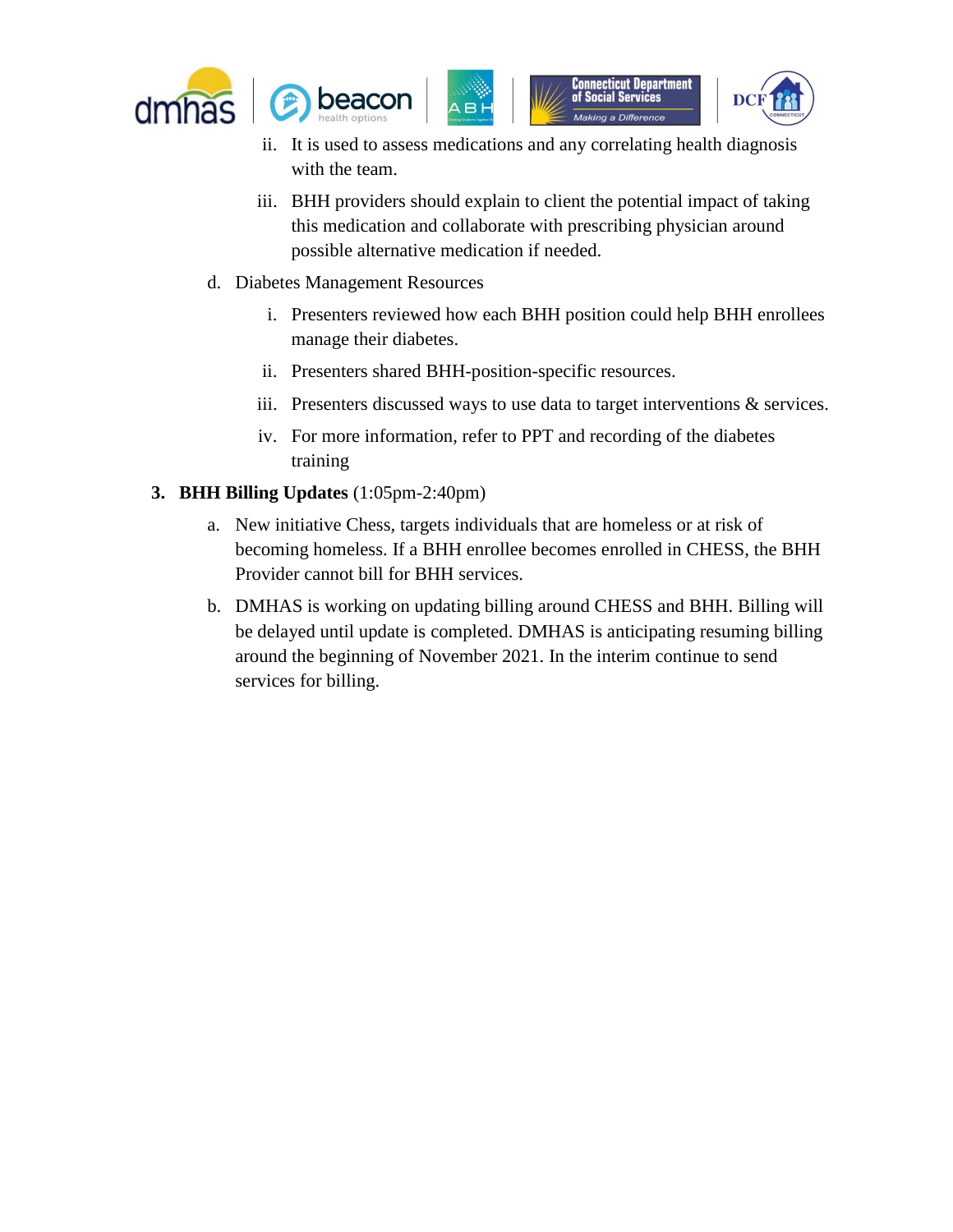





## **Participant List**

| <b>Name</b>           | <b>Agency</b>          |
|-----------------------|------------------------|
| <b>Denise Perez</b>   | ABH                    |
| Ginny Murdoch         | ABH                    |
| Paul Zakarian         | ABH                    |
| Jeannie Wigglesworth  | Beacon                 |
| <b>Wiley Rutledge</b> | <b>BHcare</b>          |
| Anthony Lawson        | <b>BHcare</b>          |
| Maria Carusone        | <b>BHcare</b>          |
| Dawn Silver           | <b>Bridges</b>         |
| <b>Trish Bridges</b>  | <b>Bridges</b>         |
| Valerie Mallard       | <b>Bridges</b>         |
| Susan LaManna         | <b>Bridges</b>         |
| Moneeva Jarvis        | <b>Bridges</b>         |
| <b>Wendy Jones</b>    | <b>Bridges</b>         |
| <b>Markita Niles</b>  | <b>CHR</b>             |
| <b>Pattrah Miller</b> | <b>CHR</b>             |
| Chardell Hawley       | <b>CHR</b>             |
| Chris Stawski         | <b>CMHA</b>            |
| Karolina Dudzik       | <b>CMHC</b>            |
| Ken'Nia Threatt       | <b>CMHC</b>            |
| Ellen Severn          | <b>CRMHC</b>           |
| Meisha Kalugira       | <b>CRMHC</b>           |
| Lauren Staiger        | <b>DMHAS</b>           |
| Katharine Willis      | <b>DMHAS</b>           |
| <b>Ryan Grealis</b>   | <b>DMHAS</b>           |
| Alicia Reid           | InterCommunity         |
| Elizabeth DeConto     | Rushford               |
| Kimberly Whipple      | Rushford               |
| Anne Ntate            | <b>RVS</b>             |
| Natalie Crino         | Sound                  |
| Alix O'Neil           | Sound                  |
| Marissa Hodges        | Sound                  |
| violeta eduardo       | Sound                  |
| Donna Blake           | <b>SWCMHS</b>          |
| Victoria Hoey         | <b>SWCMHS</b>          |
| Migdalia Guzman       | <b>SWCMHS</b>          |
| <b>Holly Fish</b>     | <b>United Services</b> |
| Danyelle Rodriguez    | <b>United Services</b> |
| Kayla Jessing         | <b>United Services</b> |
| Kimberly Solomakos    | <b>United Services</b> |
| Pamela Bill           | <b>United Services</b> |